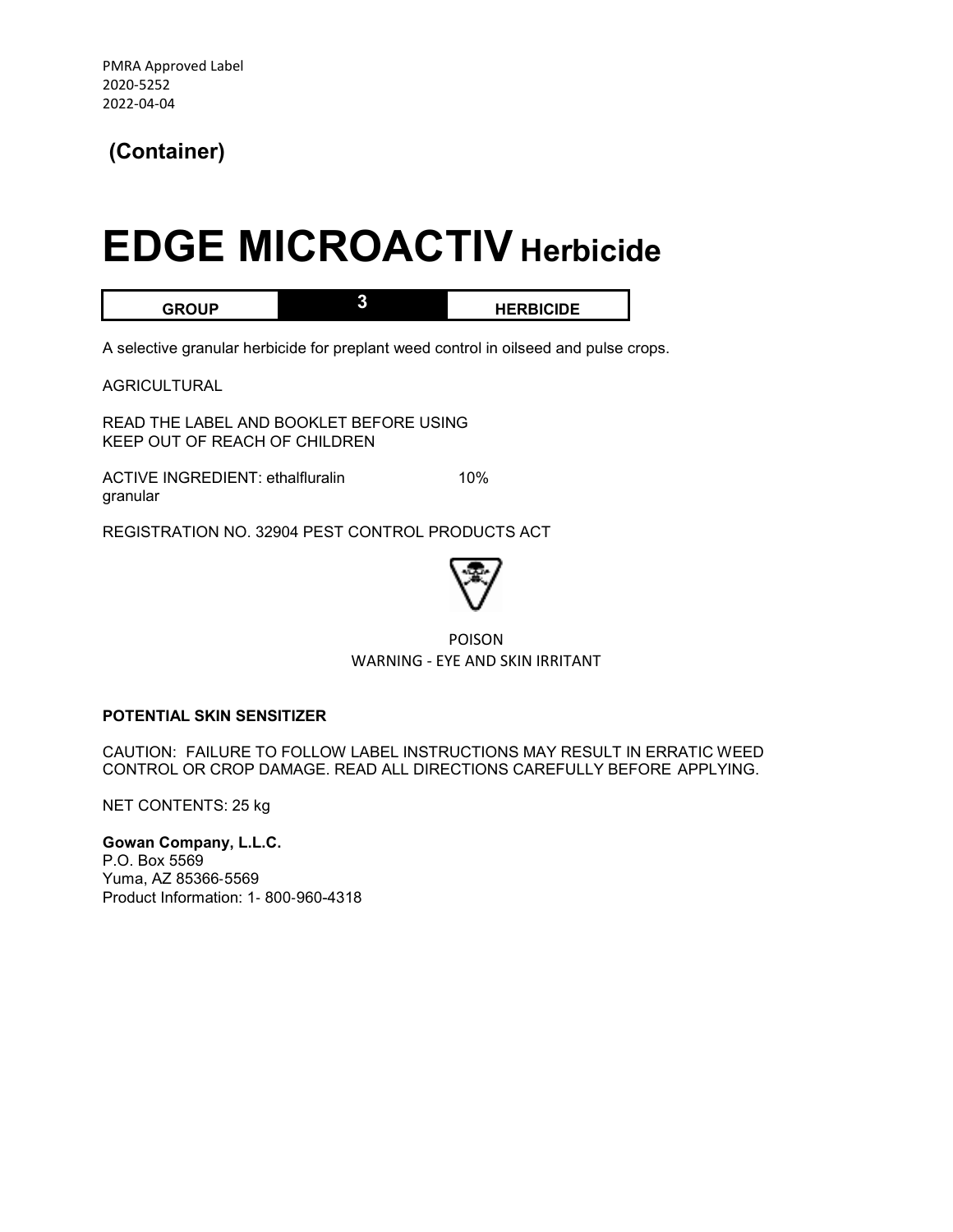### **PRECAUTIONS CAUSES SKIN AND EYE IRRITATION HARMFUL IF INHALED POTENTIAL SKIN SENSITIZER HARMFUL IF SWALLOWED OR ABSORBED THROUGH THE SKIN AVOID CONTACT WITH SKIN, EYES AND CLOTHING AVOID BREATHING DUST KEEP OUT OF REACH OF CHILDREN DO NOT APPLY BY AIR**

Occupational exposure to this product may be hazardous to your health. When handling and applying pesticides, farm workers are subject to potential dermal (skin) exposure. Occupational exposure studies have shown that with the proper use of protective clothing, much of the potential exposure to EDGE MICROACTIV Herbicide can be reduced.

Wear coveralls over a long-sleeved shirt, long pants, chemical-resistant gloves, socks, shoes, and protective eyewear (goggles or face shield) during mixing, loading, application, clean-up and repair, plus a respirator with a NIOSH-approved organic-vapour-removing cartridge with a prefilter approved for pesticides, or a NIOSH-approved canister approved for pesticides, while loading. Gloves are not required during application within a closed cab. In addition, when handling more than 110 kg a.i./day (78 ha at the maximum rate of 1.4 kg a.i./ha), wear a respirator as specified above while applying, or use a closed cab that provides both a physical barrier and respiratory protection (such as dust/mist filtering and/or vapour/gas purification system) while applying. The closed cab must have a chemical-resistant barrier that totally surrounds the occupant and prevents contact with pesticides outside the cab. This restriction is required to minimize exposure to the worker. A closed cab provides both a physical barrier and respiratory protection (such as dust/mist filtering and/or vapour/gas purification system). Change contaminated clothing daily and wash before reuse. Rinse gloves with water before removal and wash hands thoroughly before eating, drinking or smoking.

**DO NOT** enter or allow worker entry into treated areas during the restricted entry interval (REI) of 12 hours.

### **FIRST AID**

### **Take container, label or product name and Pest Control Product Registration Number with you when seeking medical attention.**

**If swallowed:** Call a poison control centre or doctor immediately for treatment advice. Have person sip a glass of water if able to swallow. Do not induce vomiting unless told to do so by a poison control centre or doctor. Do not give anything by mouth to an unconscious person.

**If on skin or clothing:** Take off contaminated clothing. Rinse skin immediately with plenty of water for 15- 20 minutes. Call a poison control centre or doctor for treatment advice.

**If inhaled**: Move person to fresh air. If person is not breathing, call 911 or an ambulance, then give artificial respiration, preferably by mouth-to-mouth, if possible. Call a poison control centre or doctor for further treatment advice.

**If in eyes**: Hold eye open and rinse slowly and gently with water for 15-20 minutes. Remove contact lenses, if present, after the first 5 minutes, then continue rinsing eye. Call a poison control centre or doctor for treatment advice.

### **TOXICOLOGICAL INFORMATION**

No specific antidote. Employ supportive care. Treatment should be based on judgement of the physician in response to reactions of the patient.

### **AGRICULTURAL CHEMICAL**

Do not ship or store with food, feed, drugs or clothing.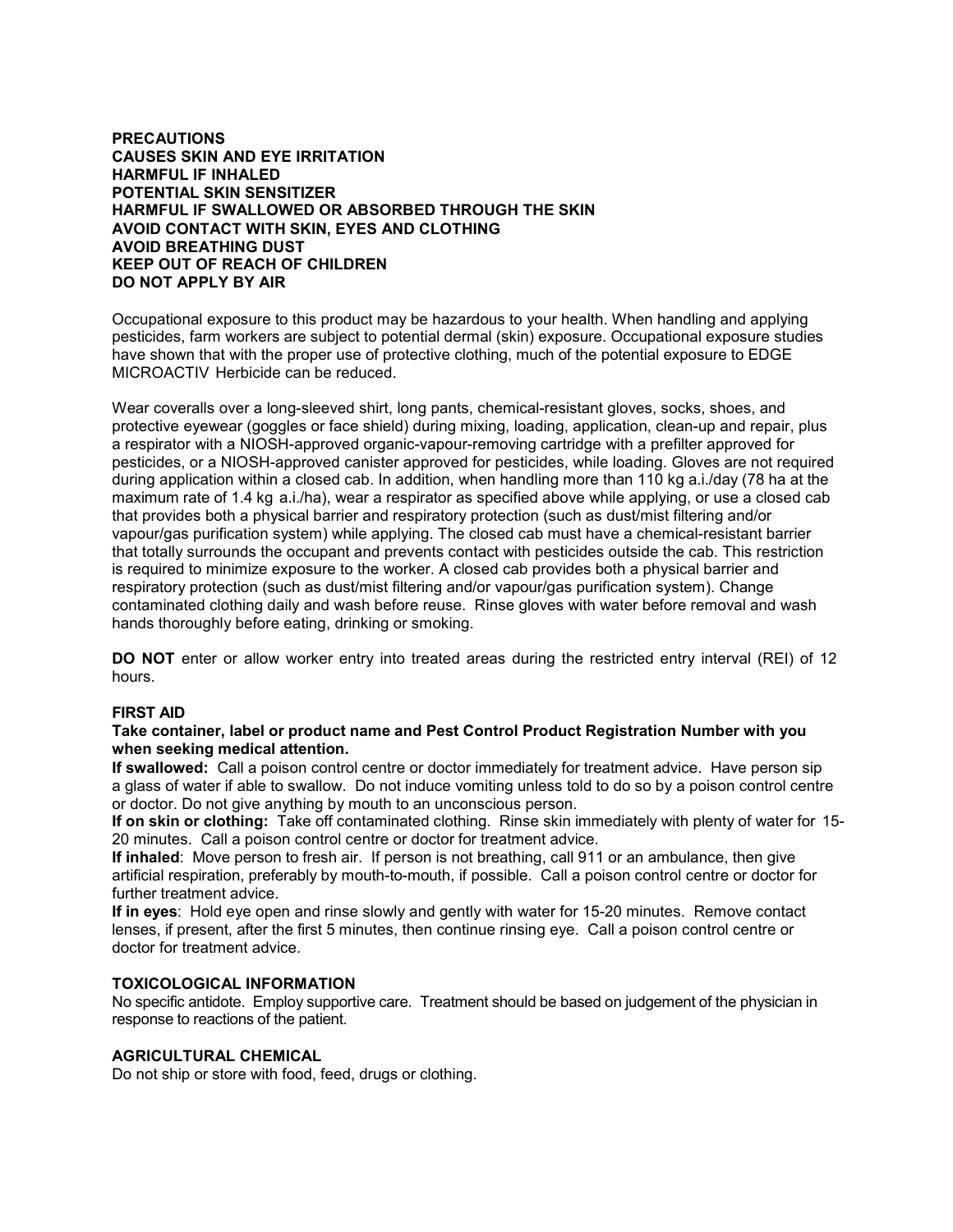### **ENVIRONMENTAL PRECAUTIONS**

Toxic to aquatic organisms. To reduce runoff from treated areas into aquatic habitats, DO NOT apply to areas with a moderate to steep slope, compacted soil, or clay. DO NOT apply when heavy rain is forecast. Contamination of aquatic areas as a result of runoff may be reduced by including a vegetative strip between the treated area and the edge of the water body.

### **STORAGE**

Store in areas not exposed to high temperatures or prolonged, direct sunlight. Also, do not let product remain standing in applicators under these conditions. After filling the granular applicator, close the lid immediately to avoid prolonged exposure to direct sunlight.

### **DISPOSAL**

Do not reuse this container for any purpose. This is a recyclable container, and is to be disposed of at a container collection site. Contact your local distributor/dealer or municipality for the location of the nearest collection site. Before taking the container to the collection site:

- 1. Triple- or pressure-rinse the empty container. Add the rinsings to the spray mixture in the tank.
- 2. Make the empty, rinsed container unsuitable for further use.

If there is no container collection site in your area, dispose of the container in accordance with provincial requirements.

For information on disposal of unused, unwanted product, contact the manufacturer or the provincial regulatory agency. Contact the manufacturer and the provincial regulatory agency in case of a spill, and for clean-up of spills.

**NOTICE TO USER:** This pest control product is to be used only in accordance with the directions on the label. It is an offence under the *Pest Control Products Act* to use this product in a way that is inconsistent with the directions on the label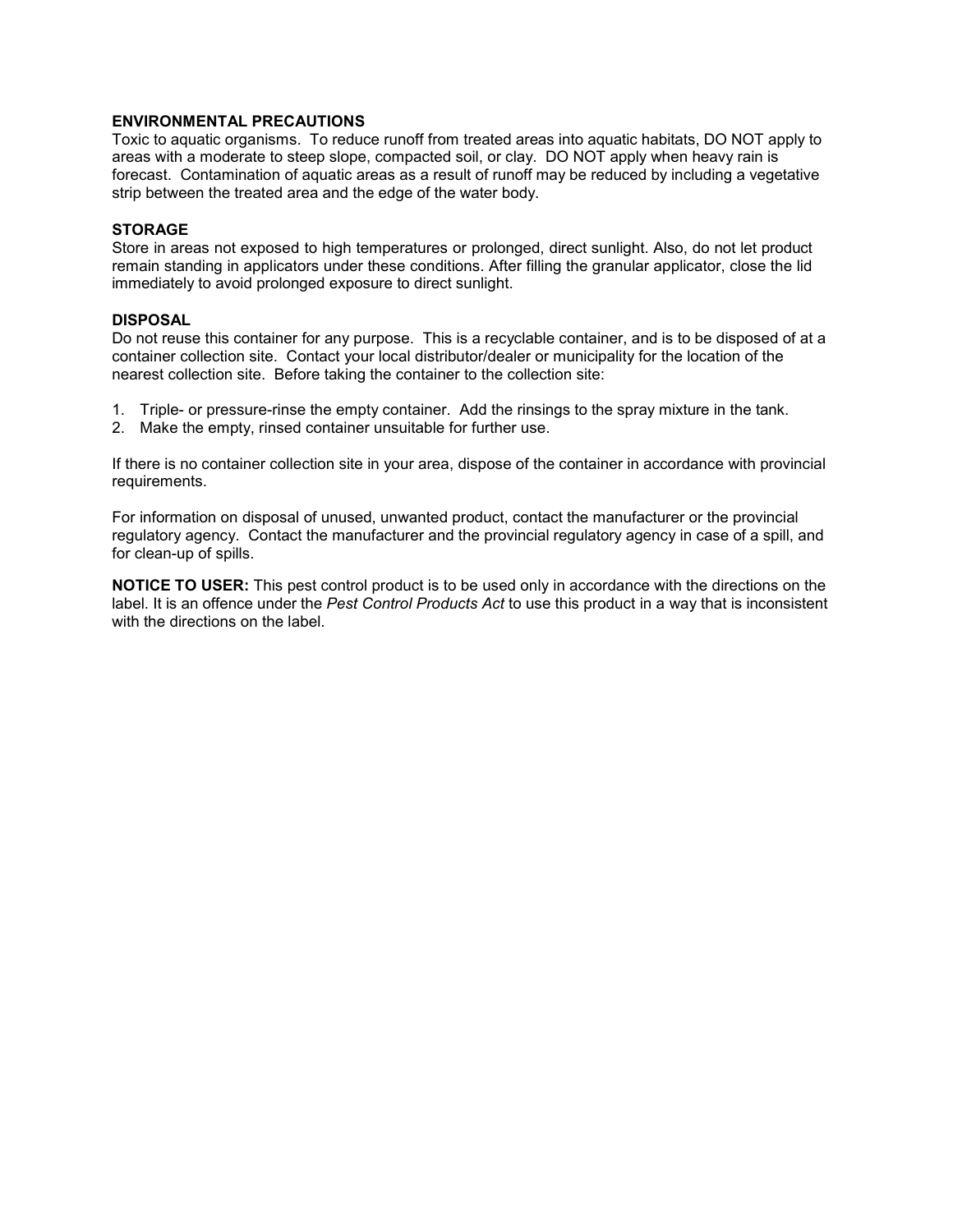## **(Booklet)**

# **Edge® MicroActivTM Herbicide**

GROUP 3 HERBICIDE

A selective granular herbicide for preplant weed control in oilseed and pulse crops.

AGRICULTURAL

READ THE LABEL AND BOOKLET BEFORE USING KEEP OUT OF REACH OF CHILDREN

ACTIVE INGREDIENT: ethalfluralin 10% granular

REGISTRATION NO. 32904 PEST CONTROL PRODUCTS ACT



### POISON WARNING - EYE AND SKIN IRRITANT

### **POTENTIAL SKIN SENSITIZER**

CAUTION: FAILURE TO FOLLOW LABEL INSTRUCTIONS MAY RESULT IN ERRATIC WEED CONTROL OR CROP DAMAGE. READ ALL DIRECTIONS CAREFULLY BEFORE APPLYING.

NET CONTENTS: 25 kg, 544 kg bulk bag

**Gowan Company, L.L.C.**  P.O. Box 5569 Yuma, AZ 85366‐5569 Product Information: 1‐ 800‐960-4318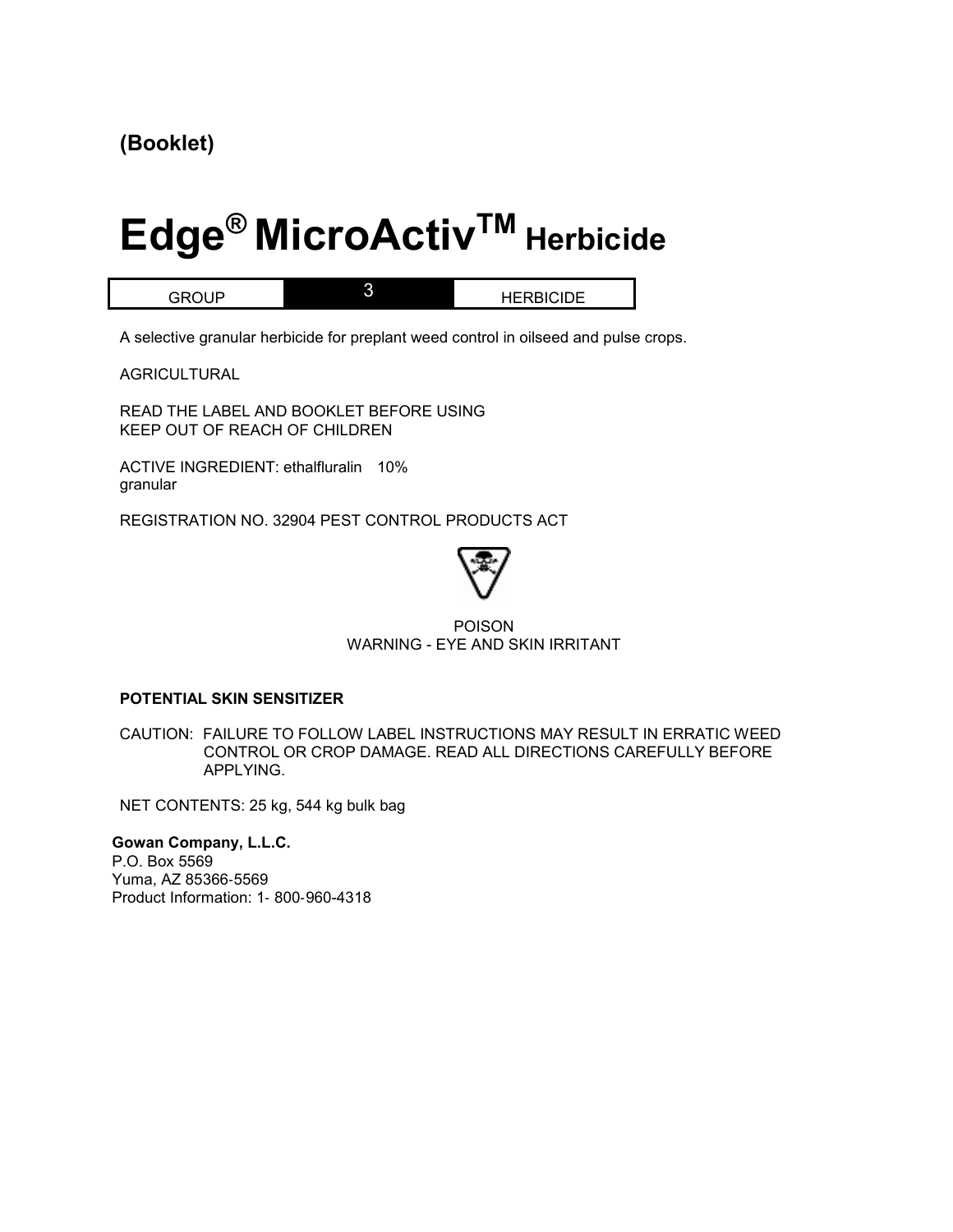### **PRECAUTIONS CAUSES SKIN AND EYE IRRITATION HARMFUL IF INHALED POTENTIAL SKIN SENSITIZER HARMFUL IF SWALLOWED OR ABSORBED THROUGH THE SKIN AVOID CONTACT WITH SKIN, EYES AND CLOTHING AVOID BREATHING DUST KEEP OUT OF REACH OF CHILDREN DO NOT APPLY BY AIR**

Occupational exposure to this product may be hazardous to your health. When handling and applying pesticides, farm workers are subject to potential dermal (skin) exposure. Occupational exposure studies have shown that with the proper use of protective clothing, much of the potential exposure to Edge® MicroActivTM Herbicide can be reduced.

Wear coveralls over a long-sleeved shirt, long pants, chemical-resistant gloves, socks, shoes, and protective eyewear (goggles or face shield) during mixing, loading, application, clean-up and repair, plus a respirator with a NIOSH-approved organic-vapour-removing cartridge with a prefilter approved for pesticides, or a NIOSH-approved canister approved for pesticides, while loading. Gloves are not required during application within a closed cab. In addition, when handling more than 110 kg a.i./day (78 ha at the maximum rate of 1.4 kg a.i./ha), wear a respirator as specified above while applying, or use a closed cab that provides both a physical barrier and respiratory protection (such as dust/mist filtering and/or vapour/gas purification system) while applying. The closed cab must have a chemical-resistant barrier that totally surrounds the occupant and prevents contact with pesticides outside the cab. This restriction is required to minimize exposure to the worker. A closed cab provides both a physical barrier and respiratory protection (such as dust/mist filtering and/or vapour/gas purification system). Change contaminated clothing daily and wash before reuse. Rinse gloves with water before removal and wash hands thoroughly before eating, drinking or smoking.

**DO NOT** enter or allow worker entry into treated areas during the restricted entry interval (REI) of 12 hours.

### **FIRST AID**

### **Take container, label or product name and Pest Control Product Registration Number with you when seeking medical attention.**

**If swallowed:** Call a poison control centre or doctor immediately for treatment advice. Have person sip a glass of water if able to swallow. Do not induce vomiting unless told to do so by a poison control centre or doctor. Do not give anything by mouth to an unconscious person.

**If on skin or clothing:** Take off contaminated clothing. Rinse skin immediately with plenty of water for 15-20 minutes. Call a poison control centre or doctor for treatment advice.

**If inhaled**: Move person to fresh air. If person is not breathing, call 911 or an ambulance, then give artificial respiration, preferably by mouth-to-mouth, if possible. Call a poison control centre or doctor for further treatment advice.

**If in eyes**: Hold eye open and rinse slowly and gently with water for 15-20 minutes. Remove contact lenses, if present, after the first 5 minutes, then continue rinsing eye. Call a poison control centre or doctor for treatment advice.

### **TOXICOLOGICAL INFORMATION**

No specific antidote. Employ supportive care. Treatment should be based on judgement of the physician in response to reactions of the patient.

### **AGRICULTURAL CHEMICAL**

Do not ship or store with food, feed, drugs or clothing.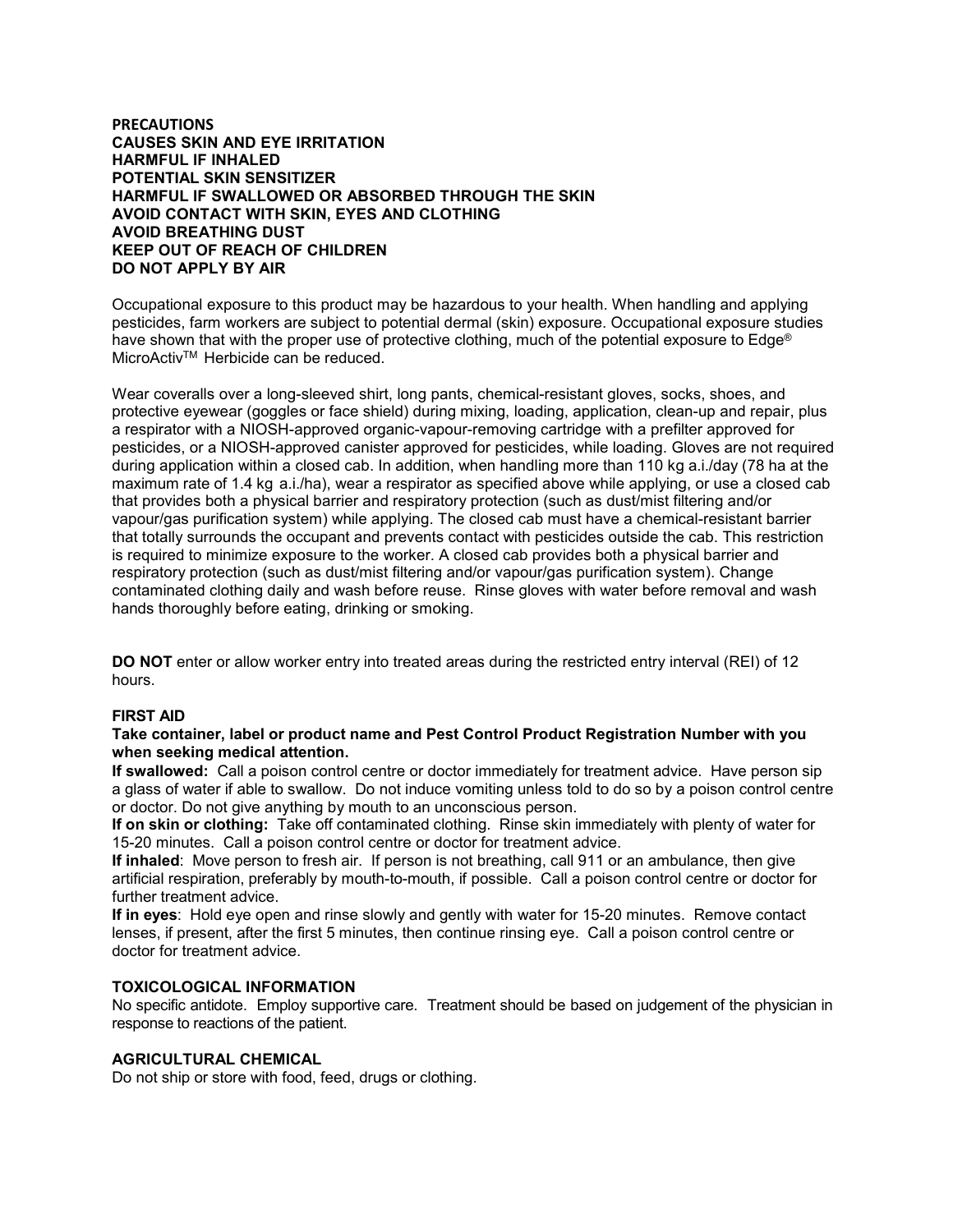### **ENVIRONMENTAL PRECAUTIONS**

Toxic to aquatic organisms. To reduce runoff from treated areas into aquatic habitats, DO NOT apply to areas with a moderate to steep slope, compacted soil, or clay. DO NOT apply when heavy rain is forecast. Contamination of aquatic areas as a result of runoff may be reduced by including a vegetative strip between the treated area and the edge of the water body.

### **STORAGE**

Store in areas not exposed to high temperatures or prolonged, direct sunlight. Also, do not let product remain standing in applicators under these conditions. After filling the granular applicator, close the lid immediately to avoid prolonged exposure to direct sunlight.

### **DISPOSAL**

### **Recyclable Containers:**

Do not reuse this container for any purpose. This is a recyclable container, and is to be disposed of at a container collection site. Contact your local distributor/dealer or municipality for the location of the nearest collection site. Before taking the container to the collection site:

- 1. Triple- or pressure-rinse the empty container. Add the rinsings to the spray mixture in the tank.
- 2. Make the empty, rinsed container unsuitable for further use.

If there is no container collection site in your area, dispose of the container in accordance with provincial requirements.

### **Returnable Containers:**

Do not reuse this container for any purpose. For disposal, this empty container may be returned to the point of purchase (distributor/dealer).

For information on disposal of unused, unwanted product, contact the manufacturer or the provincial regulatory agency. Contact the manufacturer and the provincial regulatory agency in case of a spill, and for clean-up of spills.

### **GENERAL INFORMATION**

Edge<sup>®</sup> MicroActiv<sup>™</sup>is a preplant herbicide to provide long-lasting control of volunteer cereal, annual grass and broadleaved weeds. EDGE MICROACTIV Herbicide controls susceptible weeds in the treated layer only, by killing seedlings as they germinate. It does not control established weeds.

### **GENERAL USE PRECAUTIONS**

### **Application**

- Do not apply EDGE MICROACTIV Herbicide to peat or muck soils, or soils which contain more than 15% organic matter.
- Do not apply to fields spread with manure within the last 12 months. After this period, ensure the manure has been thoroughly disintegrated and mixed into the soil to a depth of 10 to 15 cm.
- If the swath or stubble is removed by burning, cultivate once to remove the charcoal layer from the soil surface prior to EDGE MICROACTIV Herbicide application.
- **Application to soils subject to prolonged periods of flooding may result in accelerated herbicide** breakdown. Additionally, application to wet soils or soils in poor working condition could result in reduced weed control. See Land Preparation section of this label for further precautions.
- Do not apply to soils with less than 2% organic matter. Application to eroded knolls or grey-wooded soils with highly variable texture or organic matter may result in reduced crop stand, delayed development or reduced yields in either the treated crop or rotational crop.
- Apply uniformly at the recommended rates. Over-application caused by overlapping, improper calibration or uneven application may reduce crop stands in the treated crop or rotational crop.
- **DO NOT APPLY BY AIR.**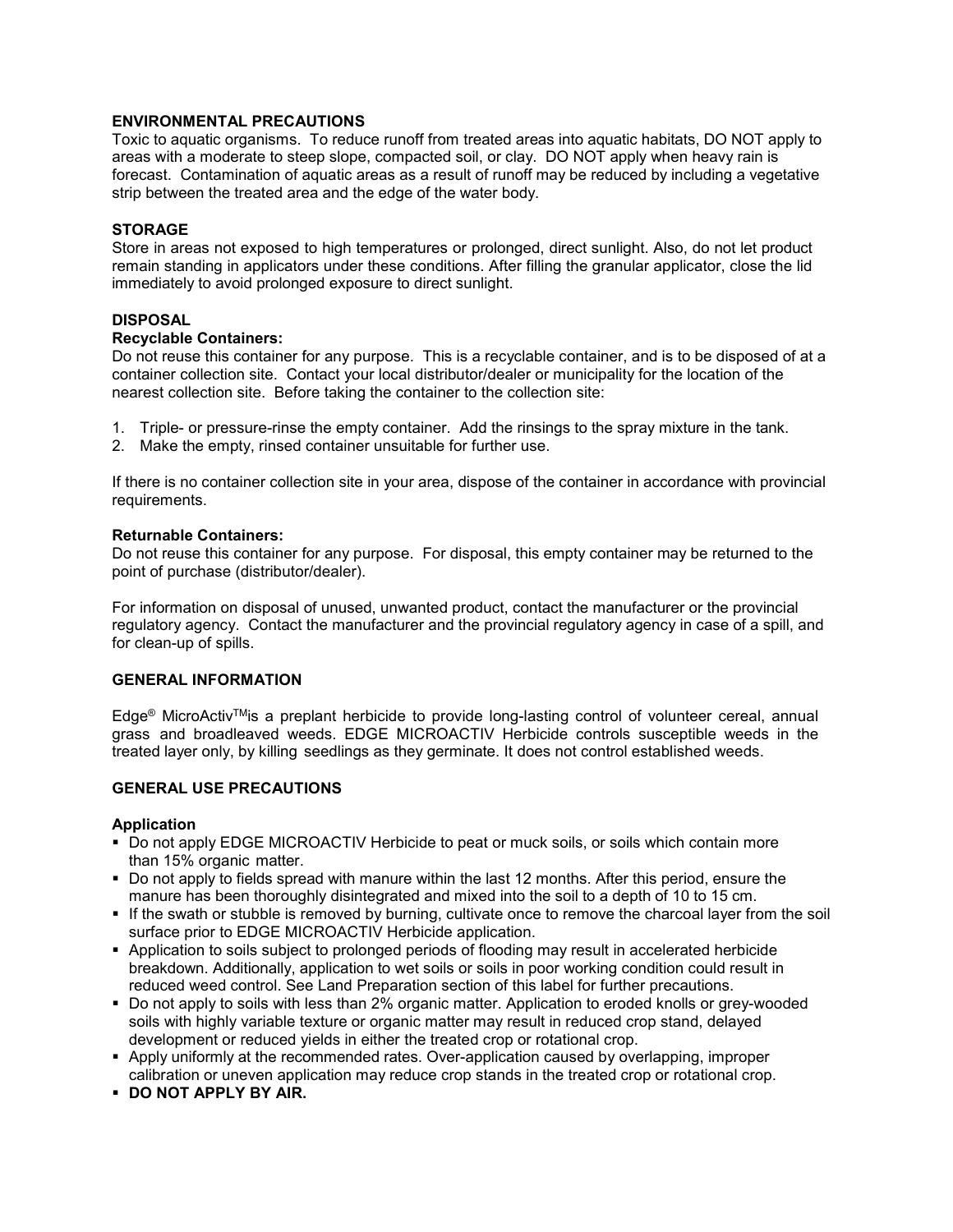To avoid potential injury to future wheat rotational crops, to minimize the potential for carry over and accumulation of soil residues and to reduce the selection and spread of trifluralin resistant green foxtail, it is recommended that growers avoid applying trifluralin and/or ethalfluralin on the same land for two consecutive years.

As this product is not registered for the control of pests in aquatic systems, DO NOT use to control aquatic pests. DO NOT contaminate irrigation or drinking water supplies or aquatic habitats by cleaning of equipment or disposal of wastes.

### **Crop Year**

- Applied according to directions, EDGE MICROACTIV Herbicide will not harm the treated crops. However, seedling disease, deep planting, excessive moisture, high salt concentration, soil compaction or drought may weaken crop seedlings and increase the risk of injury, which may result in delayed crop development or reduced yields.
- To reduce the possibility of injury to the treated crop, use good quality certified seed. Seed shallow into a warm, moist firm seedbed using recommended agronomic practices which will promote rapid and even crop germination and emergence.
- CAUTION: Do not graze the treated crops or cut for hay.

### **Rotational Crop**

- Applied according to label directions, EDGE MICROACTIV Herbicide will not harm rotational crops. However, seedling disease, cold weather, deep planting, excessive moisture, high salt concentrations, soil compaction or drought may weaken seedlings and increase the risk of injury, which may result in delayed crop development or reduced yields.
- Do not seed , oats, sugar beets and small-seeded grasses such as timothy, canaryseed, grass and creeping red fescue following a crop treated with EDGE MICROACTIV Herbicide.
- The persistence of EDGE MICROACTIV Herbicide is influenced by soil moisture and the majority of breakdown occurs during the growing season. If drought or extended dry periods were present in the previous year, higher levels of EDGE MICROACTIV Herbicide may be present in the soil. To reduce the possibility of injury to rotational crops, seed shallow into a warm moist seedbed using recommended agronomic practices and seeding depths. As an additional safety precaution seeding rate may be increased slightly (10%).
- When seeding a rotational crop, use good quality certified seed. Seed shallow into a warm, moist firm seedbed using recommended agronomic practices which will promote rapid and even crop germination and emergence. **Avoid deep seeding, loose seedbeds and seeding into cold soils.**
- Each crop has a specific seeding depth requirement and seeding deeper than recommended can increase the potential risk of damage to the seedling. Refer to industry or government extension published documents which outline recommended seeding practices/depths for each crop.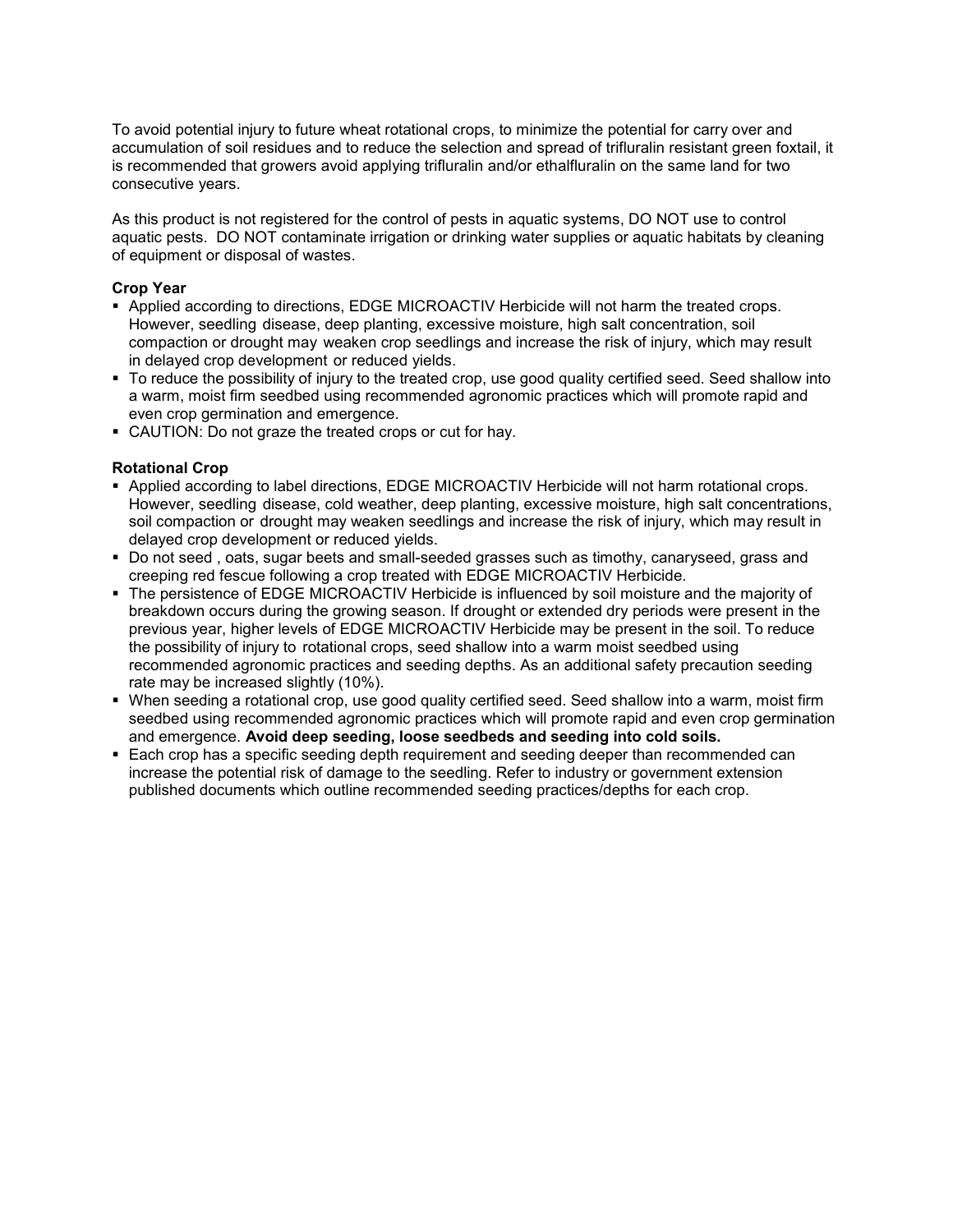**Western Canada Only** - Do not seed wheat as a rotational crop on land if trifluralin and/or ethalfluralin has been used at an oilseed/special crop/barley rate for two consecutive crops.

**Western Canada Only** - When conventional tillage and incorporation use practices are followed (see Conventional Tillage Systems section), do not seed rotational crops directly into standing stubble if either trifluralin or ethalfluralin were applied in the previous crop year. Follow practices that support a quality seed bed to enhance germination and crop emergence.

### **Weed Resistance**

Populations of green foxtail tolerant to trifluralin have developed in a number of fields in Western Canada which have had a long history of repeated trifluralin use. EDGE MICROACTIV Herbicide or trifluralin containing products (i.e., Treflan™, Rival, and Fortress) will not control trifluralin tolerant green foxtail. To delay selection or reduce the spread of trifluralin tolerant green foxtail, avoid the use of these products repeatedly in the same field or use a separate herbicide application for control of trifluralin tolerant green foxtail. Consult Resistance Management Recommendations section of this label for further information.

### **WEEDS CONTROLLED**

### barnyard grass blueweed crab grass chickweed fall panicum<br>
corn spurry<br>
cow cockle giant foxtail qreen foxtail<sup>\*</sup> kochia Johnsongrass (seedling) lamb's-quarters witch grass prostrate pigweed yellow foxtail example to purslane

# **Grasses Controlled Broadleaved Weeds Controlled**

redroot pigweed wild buckwheat

EDGE MICROACTIV Herbicide will not control trifluralin resistant green foxtail. See specific recommendations in GENERAL USE PRECAUTIONS section of this label.

### **WEEDS SUPPRESSED**

cleavers hemp-nettle lady's-thumb nightshade Russian thistle volunteer barley\*\* volunteer wheat wild oats

Suppression is a visual reduction in weed competition (reduced population and/or vigour) as compared to an untreated area. Competition by weeds listed as suppressed that remain in a crop will vary depending upon factors such as crop competition, the number of weed seeds in the soil and the time of weed emergence relative to crop emergence.

\*\*Suppression of volunteer barley will be enhanced by cultural and management practices which promote germination of volunteer barley prior to seedbed preparation.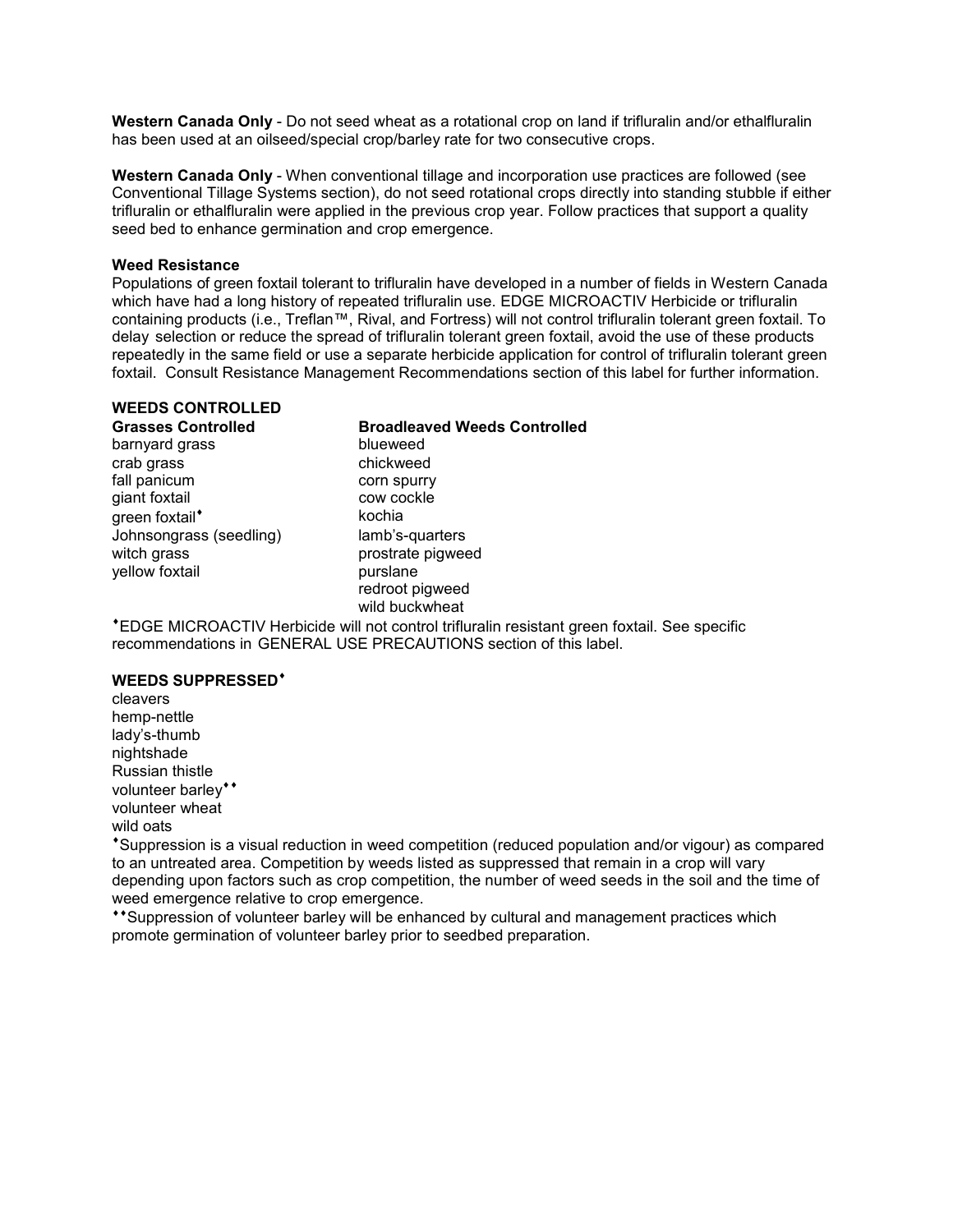### **CROPS REGISTERED**

**Western Canada** canola fababeans field peas soybeans<br>mustard (yellow only) solution of the south of the solution of the solution of the solution of the solution of<br>dry common dry of the solution of the solution of the solution of the solution of the solut sunflowers of the state of the dill alfalfa establishment caraway coriander safflower

dry common beans (white or kidney) lentils\*

\* *Fall application for both Conventional Tillage and Direct Seeding Systems. Spring application is for use under Direct Seeding Systems only.*

### **Eastern Canada**

soybeans dry common beans (white or kidney) canola

### **Application Rates**

For control of a wide spectrum of grasses and broadleaved weeds, follow the rate and application directions provided below. Apply prior to weed emergence. EDGE MICROACTIV Herbicide will not control weeds that are emerged at the time of treatment. Emerged weeds should be destroyed by cultivation or via a burn- down with glyphosate.

| Soil             | % of Organic Matter | <b>Rates per Hectare for Specific Soil Textures</b> |                                                                                               |  |
|------------------|---------------------|-----------------------------------------------------|-----------------------------------------------------------------------------------------------|--|
|                  |                     | Light                                               | Medium-Heavy                                                                                  |  |
|                  |                     | sand<br>sandy loam                                  | loam, silt loam, silt,<br>sandy clay loam, silty<br>clay loam, clay loam,<br>silty clay, clay |  |
| brown/dark brown | (2-4% om)           | 8.5 kg/ha                                           | 8.5 kg/ha                                                                                     |  |
| black            | (4-6% om)           | 8.5 kg/ha                                           | 11 kg/ha                                                                                      |  |
| deep black       | (6-15% om)          | 11 kg/ha                                            | 11-14kg/ha                                                                                    |  |

### **Western Canada: Spring Application - Recommended Rates of EDGE MICROACTIV Herbicide**

 For improved results on medium-heavy texture soils with 6 to 15% organic matter, the spring application rate may be increased to 14 kg/ha in fields with high populations of weeds.

### **Eastern Canada: Spring Application – Recommended Rates of EDGE MICROACTIV Herbicide**

| <b>Rates per Hectare for Specific Soil Textures</b> |                 |                 |  |
|-----------------------------------------------------|-----------------|-----------------|--|
| Light                                               | <b>Medium</b>   | Heavy           |  |
| sand                                                | loam            | silty clay loam |  |
| sandy loam                                          | silt loam       | clay loam       |  |
|                                                     | silt            | silty clay      |  |
|                                                     | sandy clay loam | clav            |  |
| 7 kg/ha                                             | 8.5 kg/ha       | 11 kg/ha        |  |

### **Western Canada: Fall Application - Recommended Rates of EDGE MICROACTIVHerbicide**

| <b>Soil</b>      | <b>Organic Matter</b> | <b>Rates Per Hectare</b>                      |  |
|------------------|-----------------------|-----------------------------------------------|--|
|                  |                       | <b>Medium-Heavy Textured Soils</b>            |  |
|                  |                       | loam, silt loam, silt, sandy clay loam, silty |  |
|                  |                       | clay loam, clay loam, silty clay, clay        |  |
| brown/dark brown | (2-4% OM)             |                                               |  |
| black            | (4-6% OM)             | 14 kɑ/ha                                      |  |
| deep black       | (6-15% OM)            | 14 kg/ha                                      |  |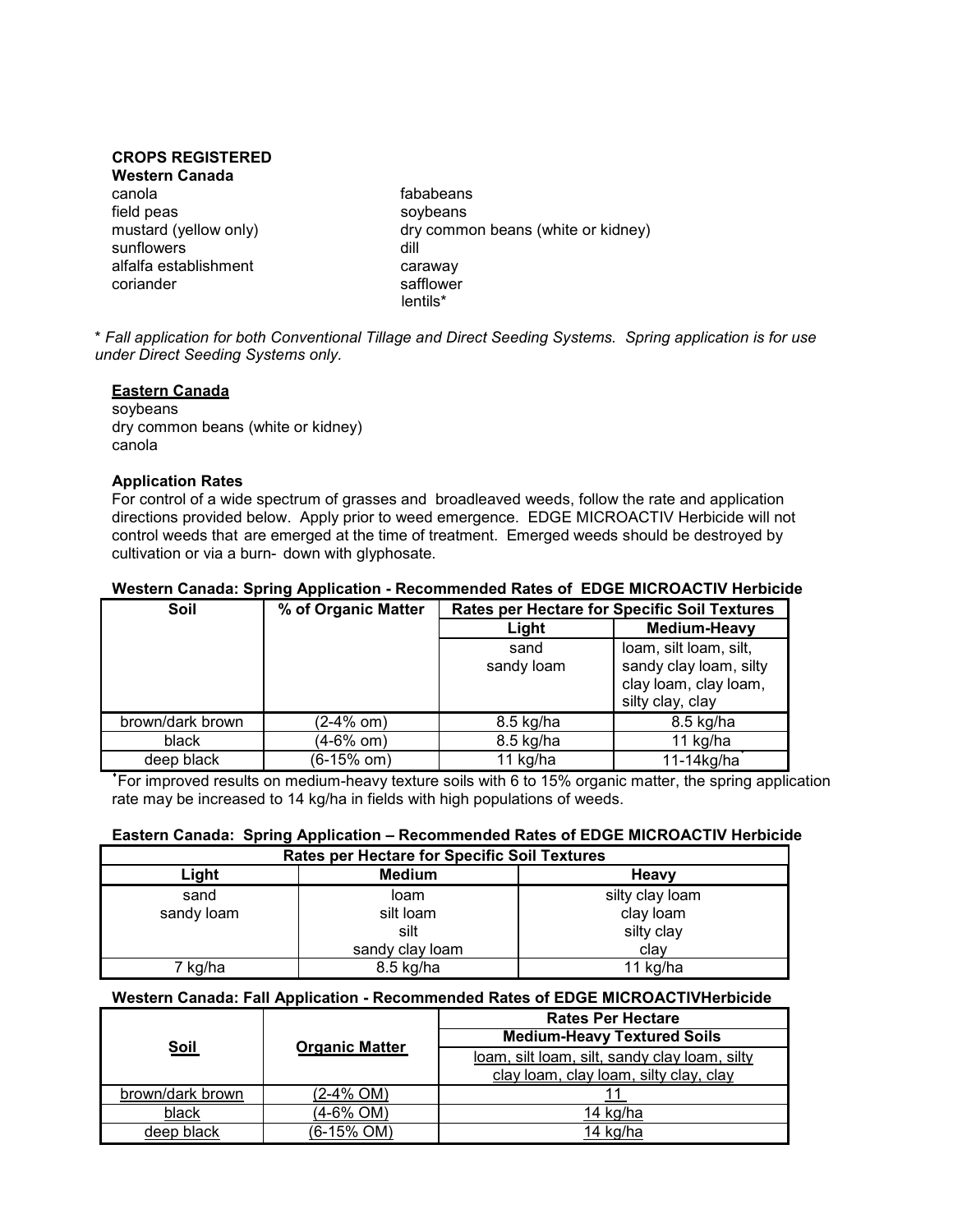### **DIRECTIONS FOR USE – CONVENTIONAL TILLAGE SYSTEMS**

FAILURE TO FOLLOW LABEL INSTRUCTION MAY RESULT IN ERRATIC WEED CONTROL OR CROP DAMAGE. USUAL OR STANDARD SEEDING PRACTICES MAY NOT SUFFICE. READ ALL DIRECTIONS CAREFULLY BEFORE APPLYING.

### **Land Preparation**

If existing weed growth is too heavy to allow uniform application and incorporation, destroy established weeds by cultivation or a pre-seed burn-down using glyphosate before application of EDGE MICROACTIV Herbicide,

### **Application Instructions**

EDGE MICROACTIV Herbicide can be applied in the fall between September 1 and prior to freeze-up for weed control the following year, or it may be applied in the spring any time up to seeding.

Apply with a properly calibrated granular herbicide applicator that applies EDGE MICROACTIV Herbicide uniformly. Avoid concentration of the material in narrow bands. Calibrate the applicator according to manufacturer's directions and check frequently during application to be sure equipment is operating correctly.

Apply EDGE MICROACTIV Herbicide to a soil surface free of large clods and incorporate in the same operation if possible. **The first incorporation must be done within 24 hours of application.**

### **Incorporation**

To incorporate, work EDGE MICROACTIV Herbicide into the soil in two different directions. An even uniform layer of EDGE MICROACTIV Herbicide treated soil is required to obtain optimum control of germinating weed seeds. Use a tandem disc, discer or field (vibra-shank type) cultivator set to work 8 to 10 cm deep for the first incorporation. A field cultivator (vibra-shank type) is defined as an implement with 3 or 4 rows of sweeps spaced at intervals of 20 cm or less and staggered so that no soil is left unturned. The second incorporation should be a discing or cultivation in a cross direction also at 8 to 10 cm deep. Operate disc implements at 7 to 10 km/hr and cultivators at 10 to 13 km/hr. Failure to operate implements at recommended speeds and depths may result in erratic weed control due to poor distribution of EDGE MICROACTIV Herbicide in the soil (deep tillage cultivator is not recommended).

**NOTE:** For more effective weed control, it is recommended that the second incorporation be delayed at least 3 days following the first incorporation. This allows time for greater release of EDGE MICROACTIV Herbicide onto soil particles and assures more uniform distribution in soils.

- EDGE MICROACTIV Herbicide should not be incorporated with a field cultivator when the soil is crusted, lumpy or too wet for good mixing action.
- Disc type implements are preferred on stubble to ensure a 10 cm depth of operation and good mixing action.
- Incorporation with implements set to cut less than 8 cm deep or more than 10 cm deep may result in erratic weed control or crop damage.
- Rod weeders, harrows, deep tillage cultivators, chisel plows, vibra-chisels or hoe drills will not properly incorporate EDGE MICROACTIV Herbicide.
- Single incorporation will not properly incorporate EDGE MICROACTIV Herbicide and may result in poor weed control and/or crop damage.

### **Tillage For Seedbed Preparation**

Spring tillage following fall or spring application of EDGE MICROACTIV Herbicide should be done prior to seeding when the soil is warm enough to promote germination. Use a disc or field cultivator (vibrashank) set to cut 5 to 8 cm deep. For optimum weed control in soils with heavy wild oat populations prework early in the spring with a shallow cultivation to promote weed seed germination, followed by a 5 to 8 cm deep cultivation prior to seeding to destroy existing green growth. Avoid transplanting weed seedlings; seed into a weed- free seedbed using accepted cultural practices. Avoid excessive compaction of the soil layer treated with EDGE MICROACTIV Herbicide. Any operation that results in a more shallow or compacted treated layer may allow weeds to emerge. This compaction may result from tractor wheel tracks, implement wheels, drill press wheels or other field operations done after incorporation. Soils are more susceptible to compaction when they are moist.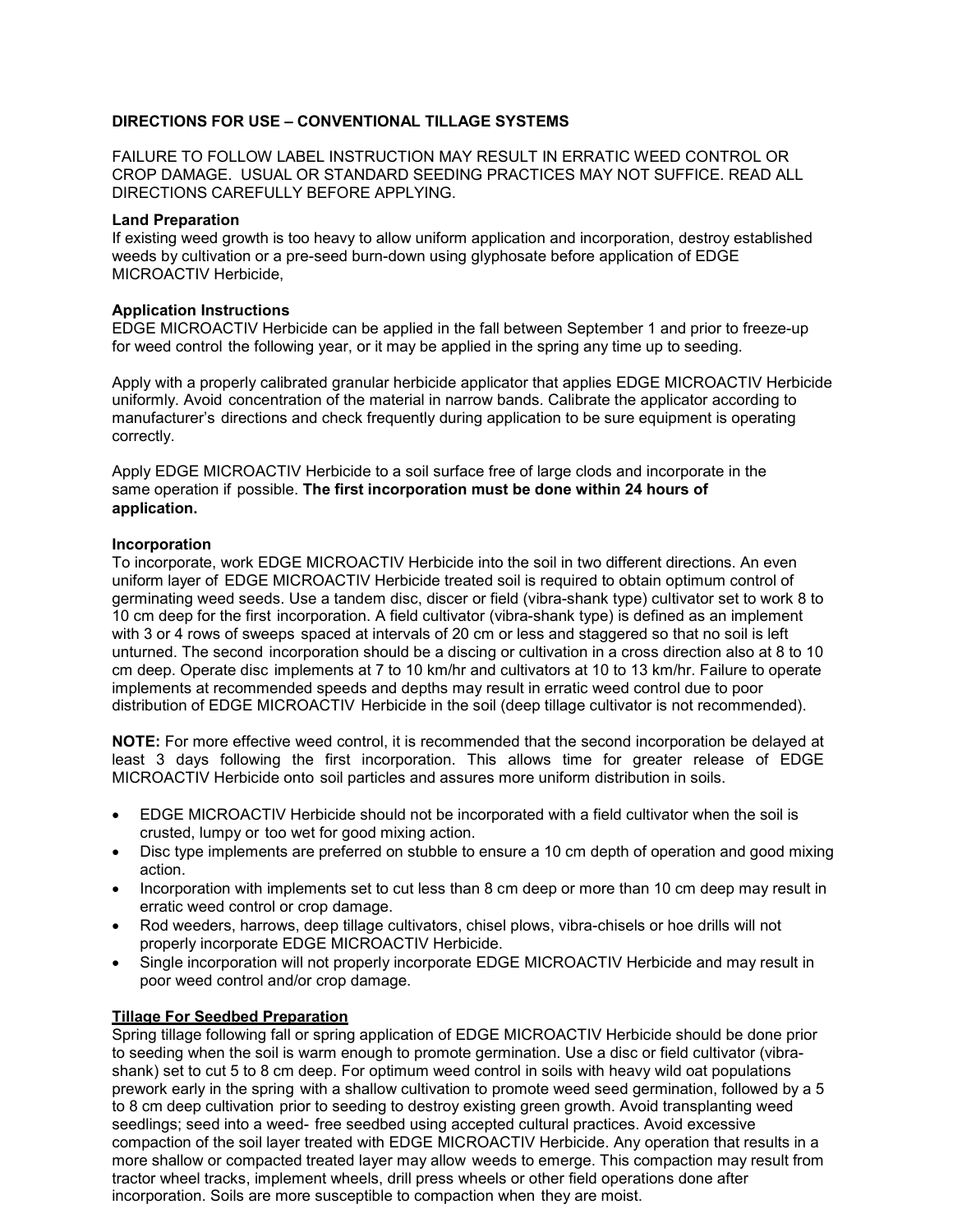### **FALL APPLICATION**

EDGE MICROACTIV Herbicide can be applied in the fall between September 1 and prior to soil freezeup for weed control the following year. On all deep black soils and heavy textured soils, early fall application is preferred to allow more time for even dispersion of EDGE MICROACTIV Herbicide in the treated soil layer. Apply fall rates and incorporate as above. **The initial incorporation must be done within 24 hours of application**. For best results, it is recommended to do both incorporations in the fall, followed by tillage (5 to 8 cm) in the spring prior to planting.

**Following the two fall incorporations of EDGE MICROACTIV Herbicide**, spring tillage should be done when the soil is warm enough to promote germination. Use a disc or vibra-shank cultivator set to cut 5 to 8 cm deep. Refer to Spring Application, Tillage for Seedbed Preparation section.

**Following only one fall incorporation of EDGE MICROACTIV Herbicide**, a second incorporation is required in the spring. Incorporate to an 8 to 10 cm depth at a cross angle to the fall incorporation. For optimum weed control, complete the spring incorporation as soon as there are good soil working conditions early in the spring. Separate tillage for seedbed preparation must still be done prior to seeding.

### **Special Instructions For Lentils (Fall Application Only)**

- 1. EDGE MICROACTIV Herbicide application and at least one incorporation must be completed in the fall. Follow the Fall Application directions.
- 2. The seedbed should be shallowly tilled (5-8 cm) and packed just prior to seeding in the spring to ensure a firm seedbed and accurate depth of planting.
- 3. Seeding should be done with equipment that will place the seed uniformly and accurately. Do not seed more than 4 cm deep.
- 4. Use good quality seed and agronomic practices which will promote quick and even germination and emergence conditions. Avoid deep seeding, loose seedbeds and seeding into cold soils.
- 5. Refer to the use precaution statements regarding stresses that may lead to reduction in crop stand and vigour.

### **SPRING APPLICATION**

EDGE MICROACTIV Herbicide can be applied and incorporated in the spring prior to seeding. Apply EDGE MICROACTIV Herbicide as soon as there are good soil working conditions early in the spring and **complete the first incorporation within 24 hours**, using a recommended implement operated 8 to 10 cm deep. The second incorporation (8 to 10 cm) must be delayed for a minimum of 3 days following the first incorporation. For best results, it is recommended to complete a separate tillage (5 to 8 cm) for seedbed preparation at least 3 days after the second incorporation.

### **DIRECTIONS FOR USE - DIRECT-SEEDING SYSTEMS**

### **General**

Direct-seeding is defined as seed placement into standing stubble (including chemical fallow) with minimum soil disturbance and maximum surface residue retention. EDGE MICROACTIV Herbicide for weed control in direct-seeding systems is intended for use on soils which have been in a low disturbance, direct-seeding system with < 30% soil disturbance for at least two consecutive years. In the year of seeding, a one pass, direct-seeding operation with minimal soil disturbance (<30%) is recommended.

EDGE MICROACTIV Herbicide applied to the soil surface provides long-lasting control of susceptible weeds within the top 2.5 cm of the soil surface EDGE MICROACTIV in direct-seeding systems is adsorbed to the soil surface and will not control weeds that germinate from a deeper depth (>2.5 cm),

### **Land Preparation**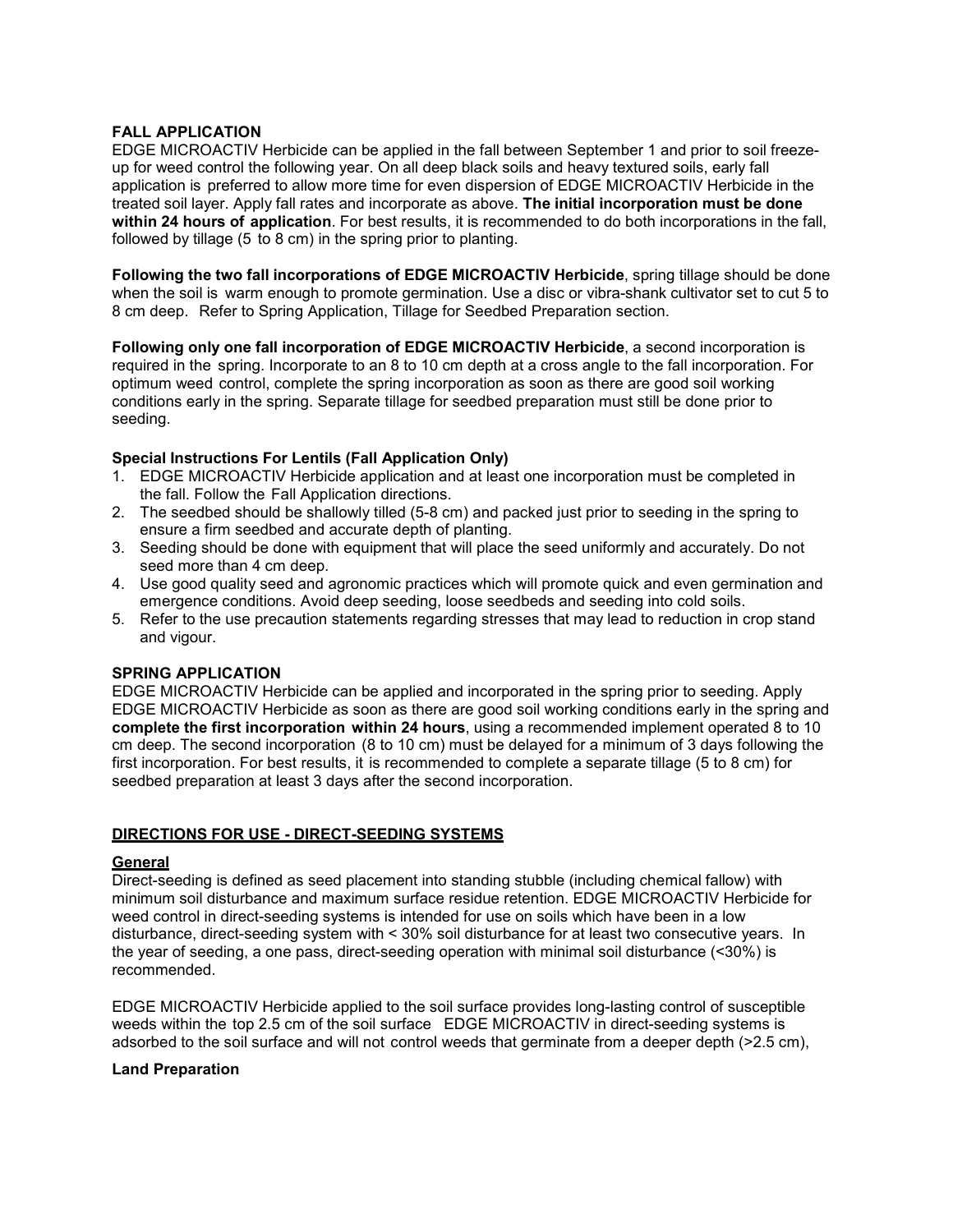**Crop Residue Management:** Straw and chaff residue management begins at harvest. Chopping, spreading and even distribution of straw and chaff residues is an effective method of straw management. Uneven distribution of crop residues may create plugging or hairpinning during the seeding operation. Poor and uneven crop emergence, cold wet soils, soil nutrient tie-up and delayed and uneven maturity may also be a result of inadequate trash management.

### **Preseeding (Burn Off) Weed Control**

A preseeding burn-off herbicide treatment is required to eliminate weed competition prior to crop emergence. Refer to the appropriate product labels. EDGE MICROACTIV Herbicide will not control emerged weeds.

### **Application Instructions**

EDGE MICROACTIV Herbicide for weed control in direct-seeding systems is intended for use on soils which have been in a low disturbance, direct-seeding system (i.e., <30% soil disturbance) such as a zero-tillage system, for at least two consecutive years prior to application.

Apply EDGE MICROACTIV Herbicide uniformly with a properly calibrated granular herbicide applicator. Avoid concentration of the herbicide in narrow bands. Calibrate the applicator according to manufacturer's directions and check frequently during application to ensure equipment is operating correctly. A single harrow operation assists in managing straw residue to ensure good herbicide soil contact. Avoid excessive soil disturbance.

### **Seeding Instructions**

Use direct-seeding equipment seeding at a uniform depth to ensure seed-soil contact and rapid crop emergence. Minimum soil disturbance ensures a uniform herbicide layer at the soil surface.

### **FALL APPLICATION**

EDGE MICROACTIV Herbicide for weed control in direct-seeding systems may be applied in the fall between October 1 and prior to soil freeze-up for weed control the following year. Apply EDGE MICROACTIV Herbicide at the fall rates listed above using a harrow operation to manage crop residue and ensure herbicide soil contact.

### **SPRING APPLICATION**

EDGE MICROACTIV Herbicide for weed control in direct-seeding systems may be applied in the spring. Spring applications should be made at the spring application rates listed above and applied as early as field conditions permit and at least 10 days prior to seeding. The shallow harrow incorporation should be performed within 24 hours of application.

**The DIRECTIONS FOR USE** for the uses described in this section of the label were developed by persons other than Gowan Company under the User Requested Minor Use Label Expansion program. For these uses, Gowan Company has not fully assessed performance (efficacy) and/or crop tolerance (phytotoxicity) under all environmental conditions or for all crop varieties when used in accordance with the label. The user should test the product on a small area first, under local conditions and using standard practices, to confirm the product is suitable for widespread application.

### **CHICKPEAS – FALL APPLICATION FOR USE IN THE PRAIRIE PROVINCES AND THE PEACE RIVER REGION AND INTERIOR OF BRITISH COLUMBIA ONLY.**

For control and suppression of labelled weeds. Make one application per year using pre-plant incorporation. Refer to the label for weed species suppressed/controlled and incorporation directions.

**Rates of** EDGE MICROACTIV 11-14 kg/ha depending on soil type

**REFER TO THE MAIN** EDGE MICROACTIV **HERBICIDE LABEL FOR ADDITIONAL DETAILS AND ROTATIONAL CROPPING RESTRICTIONS ON THE FULL LABEL BEFORE USING THIS PRODUCT.** 

**CONTROL OF LABELLED WEEDS ON INDUSTRIAL HEMP**  For the control of labelled weeds on industrial hemp, apply EDGE MICROACTIV Herbicide: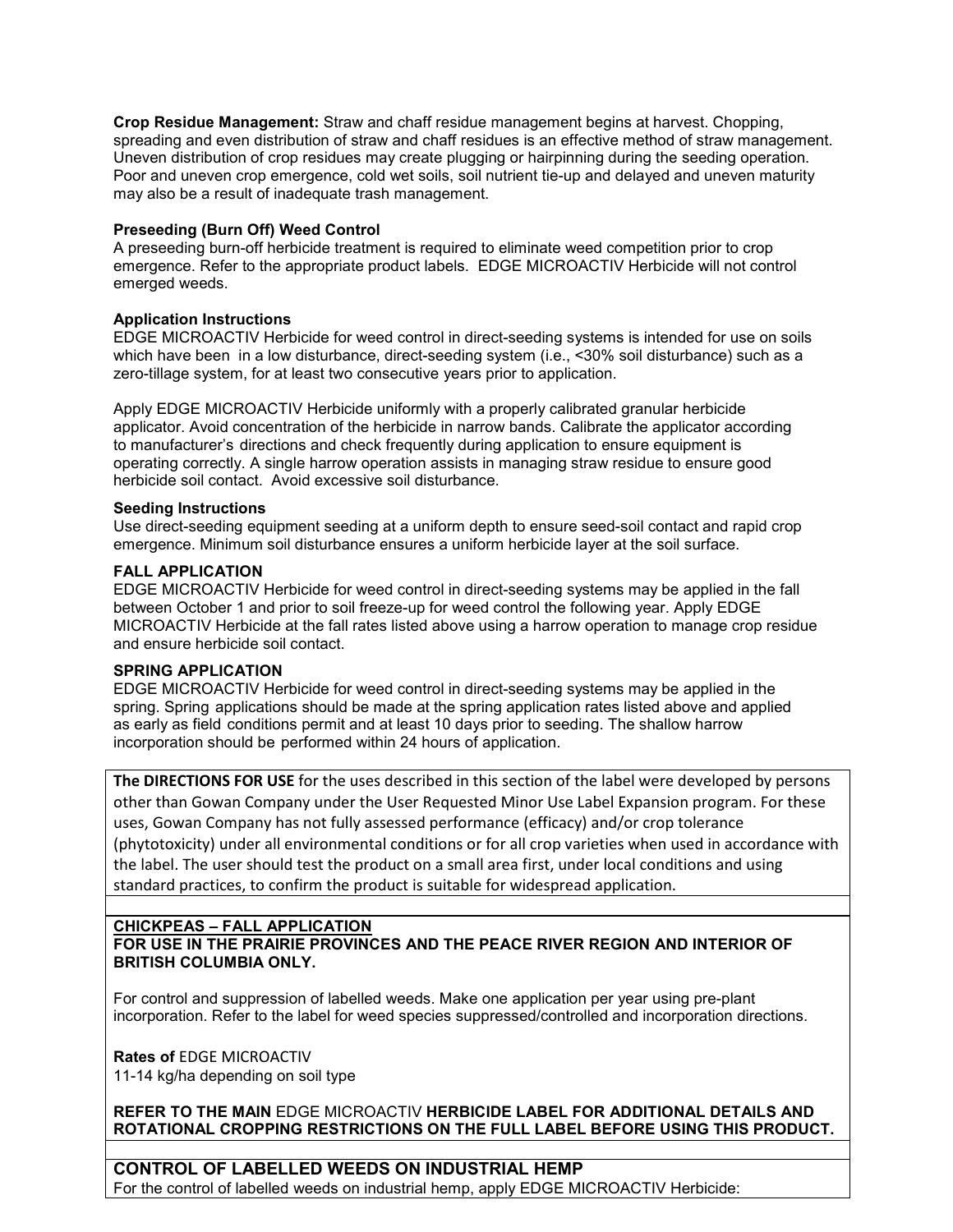Western Canada: at the rate of 8.5 to 14 kilograms per hectare depending upon soil type.

Application timing: Fall between September 1 and prior to freeze up for weed control the following year, or in the spring any time up to seeding. Incorporation must be done within 24 hours of application. Controls susceptible weeds in the treated area only, by killing seedlings as they germinate.

Make only one application per year.

Eastern Canada (Spring application only): at the rate of 8.5 to 11 kilograms per hectare depending upon soil type

Application timing: In the spring any time up to seeding. Incorporation must be done within 24 hours of application. Controls susceptible weeds in the treated area only, by killing seedlings as they germinate.

Make only one application per year.

Hemp varieties may vary in their tolerance to herbicides, including to EDGE MICROACTIV Herbicide. Since not all hemp varieties have been tested for tolerance to EDGE MICROACTIV Herbicide, first use of this herbicide should be limited to a small area of each variety to confirm tolerance prior to adoption as a general field practice. Additionally, consult your seed supplier for information on the tolerance of specific varieties of hemp to EDGE MICROACTIV Herbicide.

REFER TO THE MAIN EDGE MICROACTIV HERBICIDE LABEL FOR ADDITIONAL DETAILS AND INSTRUCTIONS BEFORE USING THIS PRODUCT.

### **CAMELINA SATIVA – FALL OR SPRING APPLICATION FOR USE IN THE PRAIRIE PROVINCES, THE PEACE RIVER REGION AND INTERIOR OF BRITISH COLUMBIA ONLY**

For control and suppression of labelled weeds. Make one application per year using pre-plant incorporation. Refer to the label for weed species suppressed/controlled and incorporation directions.

### **Rates of Edge MicroActiv Herbicide**

8.5 - 14 kg/ha depending on soil type

Application timing: Fall between September 1 and prior to freeze up for weed control the following year, or in the spring any time up to seeding. Incorporation must be done within 24 hours of application. Controls susceptible weeds in the treated area only, by killing seedlings as they germinate.

REFER TO THE MAIN EDGE MICROACTIV HERBICIDE LABEL FOR ADDITIONAL DETAILS AND ROTATIONAL CROPPING RESTRICTIONS ON THE FULL LABEL BEFORE USING THIS PRODUCT.

### **RESISTANCE MANAGEMENT RECOMMENDATIONS**

For resistance management, EDGE MICROACTIV Herbicide is a Group 3 herbicide. Any weed population may contain or develop plants naturally resistant to EDGE MICROACTIV Herbicide and other Group 3 herbicides. The resistant biotypes may dominate the weed population if these herbicides are used repeatedly in the same field. Other resistance mechanisms that are not linked to site of action, but specific for individual chemicals, such as enhanced metabolism, may also exist. Appropriate resistancemanagement strategies should be followed.

To delay herbicide resistance:

- Where possible, rotate the use of EDGE MICROACTIV Herbicide or other Group 3 herbicides within a growing season (sequence) or among growing seasons with different herbicide groups that control the same weeds in a field.
- Use tank mixtures with herbicides from a different group when such use is permitted. To delay